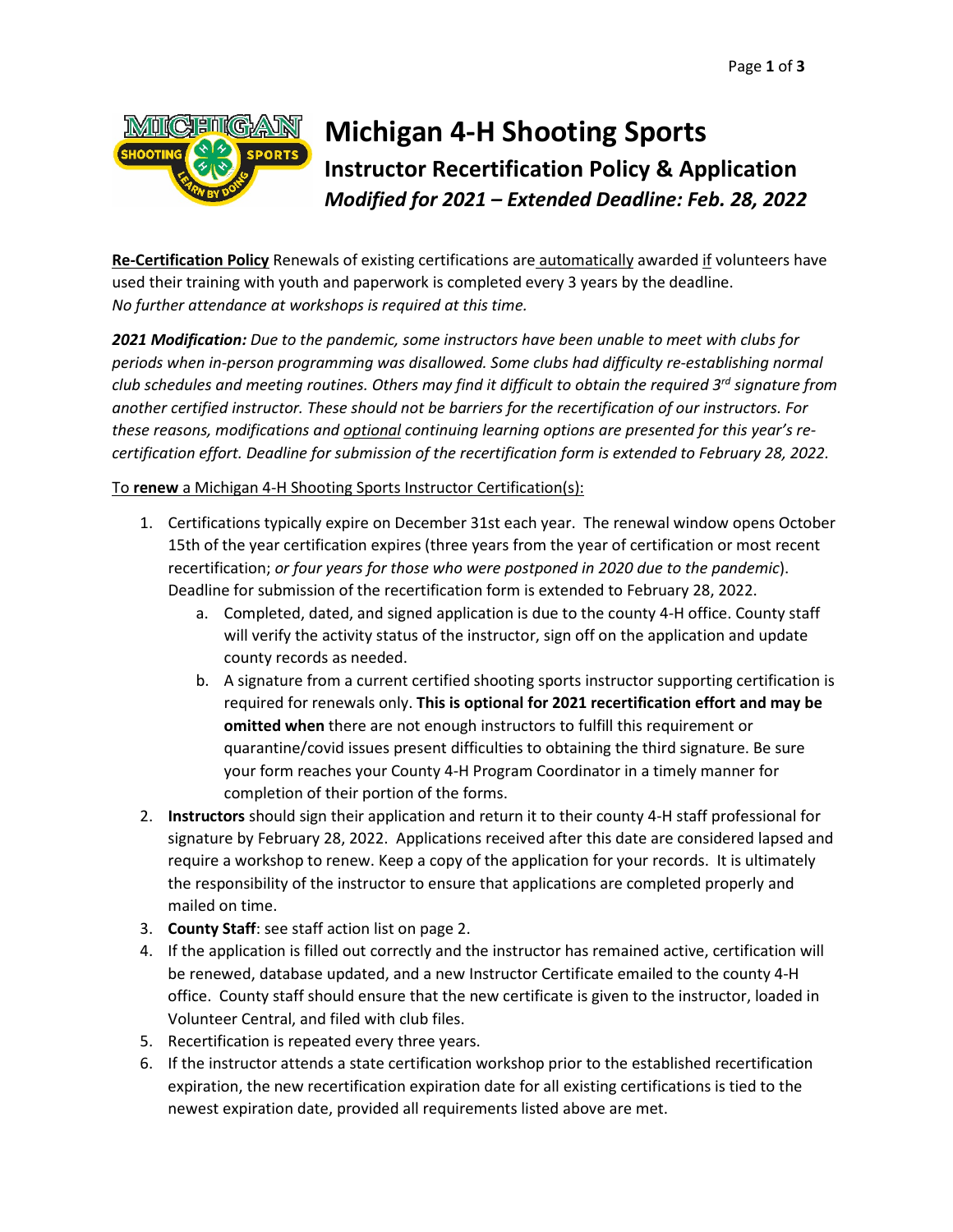## **7. NEW –** *Optional* **Continuing Education Videos**

- a. Visit your dashboard on volunteer central to view e-learning modules being used for Instructor Certification workshops. Viewing them now means not needing to view them prior to future workshops. Look for:
	- Welcome to MSU Extension Introduction to Michigan 4-H
	-
	- Working with Youth Overview of 4-H Shooting Sports *(NEW!)*
- b. **Policy Update**: Learn what new policies and practices have been implemented since your last training workshop. This brief presentation will highlight major changes and point to resources for further information. Viewing is highly encouraged but not required. A gift valued at will randomly awarded to 5 participants, and one viewer will win a prize valued at \$100 for their shooting sports club! Video will be posted at: [https://www.canr.msu.edu/events/2021-shooting-sports-instructor-recertification](https://www.canr.msu.edu/events/2021-shooting-sports-instructor-recertification-deadline)[deadline](https://www.canr.msu.edu/events/2021-shooting-sports-instructor-recertification-deadline)

## *\*\*Please note:*

• Instructors who have been inactive for more than three years *(four years if certification was originally dated 2020 but postponed due to the pandemic)*, or whose certifications are expired must attend a 4-H Instructor Certification Workshop for one of their past certifications before all of their disciplines will be renewed. **Successful completion of a certification workshop will renew ALL lapsed certifications.**

• The Michigan 4-H Shooting Sports Instructor Re-Certification Policy and Application included in this document and can be found towards the top of th[e Leader Training & Tools](https://www.canr.msu.edu/shooting_sports/leader-training-tools) webpage: [https://www.canr.msu.edu/shooting\\_sports/leader-training-tools](https://www.canr.msu.edu/shooting_sports/leader-training-tools)

**County Staff:** Please follow these steps prior to signing and submitting the Application:

- 1. Ensure the volunteer is active gold status in Volunteer Central; and
- 2. Ensure the volunteer is properly enrolled in 4-H online, including properly adding new Shooting Sports project areas for **each discipline** they are seeking recertification for *(for example, tagging a shotgun volunteer as "Shooting Sports: Shotgun" under club projects); and*
- 3. Disciplines for recertification and the project areas in 4Honline should match information stored at the [Instructor Certification Database;](https://4hshoot.msue.msu.edu/admin/instructors/) and
- 4. If the volunteer has selected optional viewing of e-learning modules, please activate them on their Volunteer Dashboard.
- 5. **Sign and submit application to** Leah Christie, [chris483@msu.edu](mailto:chris483@msu.edu) by February 28, 2022. Applications received after this date are considered lapsed and require a workshop to renew. County staff should keep a copy for their records.

*Contact State Shooting Sports Coordinator Laura Quist[, quistla1@msu.edu](mailto:quistla1@msu.edu) or 231-577-9056 with questions about this policy, 2021 modifications, and new optional continued learning opportunities. Open Office Hours are available for support with any portion of this process.*